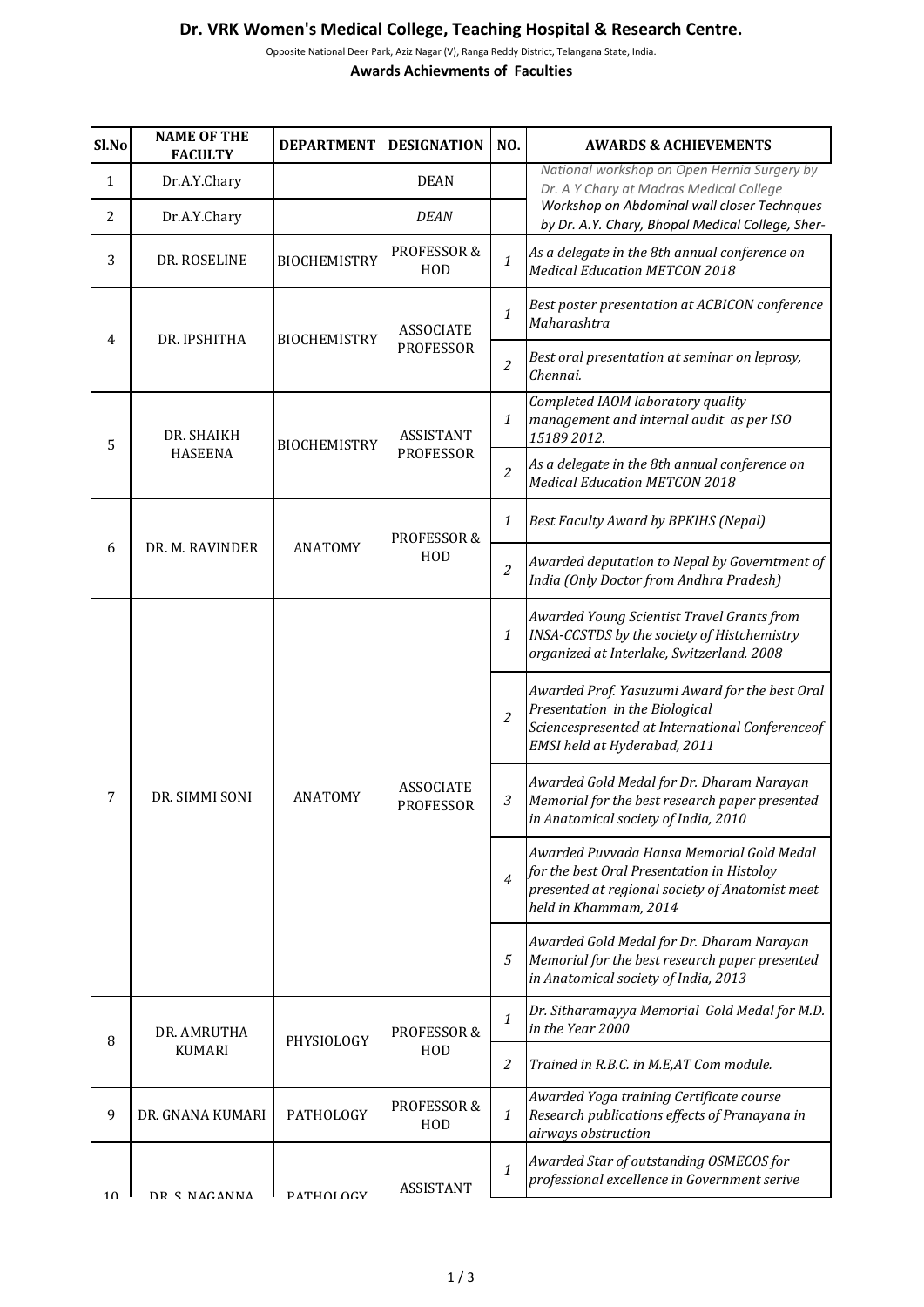## **Dr. VRK Women's Medical College, Teaching Hospital & Research Centre.**

Opposite National Deer Park, Aziz Nagar (V), Ranga Reddy District, Telangana State, India.

**Awards Achievments of Faculties**

| Sl.No          | <b>NAME OF THE</b><br><b>FACULTY</b> | <b>DEPARTMENT</b>                | <b>DESIGNATION</b>                   | NO.            | <b>AWARDS &amp; ACHIEVEMENTS</b>                                                                           |
|----------------|--------------------------------------|----------------------------------|--------------------------------------|----------------|------------------------------------------------------------------------------------------------------------|
| ΙV             |                                      | LATHVLVUT                        | <b>PROFESSOR</b>                     | 2              | Awarded best blood bank in Andhra Pradesh by<br>Hon'bl CM Mr, Chandra Babu Naidu to the CBB<br>of IPM 2002 |
| 11             | DR. HEENA AZAM                       | PATHOLOGY                        | <b>ASSISTANT</b><br><b>PROFESSOR</b> | $\mathbf{1}$   | Awarded Gold Medal for securing highest Marks<br>in Forensic Medicine                                      |
|                |                                      |                                  |                                      | $\overline{2}$ | Awarded Gold Medal by Joginpally Bahsker Rao<br>for securing highest marks in Obstetric &<br>Gynaecology   |
|                |                                      |                                  |                                      | $\mathbf{1}$   | Awarded Diploma in FIAGES                                                                                  |
| 12             | DR. ALEEMULLAH<br><b>KHAN</b>        | <b>GENERAL</b><br><b>SURGERY</b> | PROFESSOR &<br>HOD                   | 2              | Awarded Diploma in FMAS                                                                                    |
|                |                                      |                                  |                                      | $\mathfrak{Z}$ | Awarded Diploma in Lap                                                                                     |
|                | DR. SRIDHAR                          | <b>GENERAL</b><br><b>SURGERY</b> | <b>PROFESSOR</b>                     | $\mathbf{1}$   | Awarded Diploma in FIAGES                                                                                  |
| 13             |                                      |                                  |                                      | $\overline{c}$ | Awarded Diploma in FMAS                                                                                    |
|                |                                      |                                  |                                      | $\mathfrak{Z}$ | Awarded Diploma in FAIS                                                                                    |
| 14             | DR. ARUNA RACHAEL                    | OBG/GYN                          | PROFESSOR &<br>HOD                   | $\mathbf{1}$   | Awarded best paper award in All India Congress-<br>Kolkatta                                                |
| 15             | DR. V. G. VANAMALA                   | OBG/GYN                          | <b>ASSOCIATE</b><br><b>PROFESSOR</b> | $\mathbf{1}$   | Awarded best prize for poster presentation in<br>National Conference, Guwahati                             |
| 16             | DR. RAJINI PRIYA                     | OBG/GYN                          | <b>ASSISTANT</b><br><b>PROFESSOR</b> | $\mathbf{1}$   | Awarded best quiz prize in HIV program                                                                     |
|                |                                      |                                  |                                      | $\overline{c}$ | Awarded MD Degree Certificate from Osmania<br>Medical College of PG teaching and Obstetric.                |
| 17             | DR. VENNELA                          | <b>ENT</b>                       | <b>ASSOCIATE</b><br><b>PROFESSOR</b> | $\mathbf{1}$   | Awarded best Junior Consultant paper in 2019<br>in Guntur                                                  |
| 18             | DR. ABDUL AZIZ V.                    | <b>ENT</b>                       | <b>ASSOCIATE</b><br><b>PROFESSOR</b> | 1              | Awarded a study on F.B.in air and food<br>passages - IJCMR, 2016                                           |
|                |                                      |                                  |                                      | $\overline{c}$ | Award in Chronic maxillary sinositis and<br>endoscopic, 2016                                               |
| 19             | DR. SHILPA<br>SRIVASTAVA             | <b>ENT</b>                       | <b>ASSISTANT</b><br><b>PROFESSOR</b> | $\mathbf{1}$   | Certificate in Thesis on Tympanoplasty and<br>without mastoidectomy in safe CSOM.                          |
| 20             | DR. UPENDRA<br><b>KARNE</b>          | OPTHALMOLOG<br>Y                 | PROFESSOR &<br>HOD                   | $\mathbf{1}$   | Rising and talented personality award and<br>certificate by A.R.T.P. New Delhi                             |
|                |                                      |                                  |                                      | $\overline{c}$ | Medical Excellence award by Indian Solidarity<br>Council, New Delhi                                        |
|                |                                      |                                  |                                      | 3              | Savithri Jyothi Rao Phule Award                                                                            |
| 21             | DR. HAJIRA<br>SIDDIQUE               | <b>OPTHALMOLOG</b><br>Y          | <b>ASSOCIATE</b><br><b>PROFESSOR</b> | 1              | Awarded best outgoing student                                                                              |
| 22             | DR. SOWMYA                           | OPTHALMOLOG<br>Y                 | <b>ASSISTANT</b><br><b>PROFESSOR</b> | $\mathbf{1}$   | Awarded Gold Medal in M.S. Opthalmology 2011-<br>Dr. MGR univeristy                                        |
| 2 <sub>2</sub> | DR. ARSHAD                           | <b>OPTHALMOLOG</b>               | <b>SENIOR</b>                        | $\mathbf{1}$   | Awarded best outgoing Surgeon                                                                              |